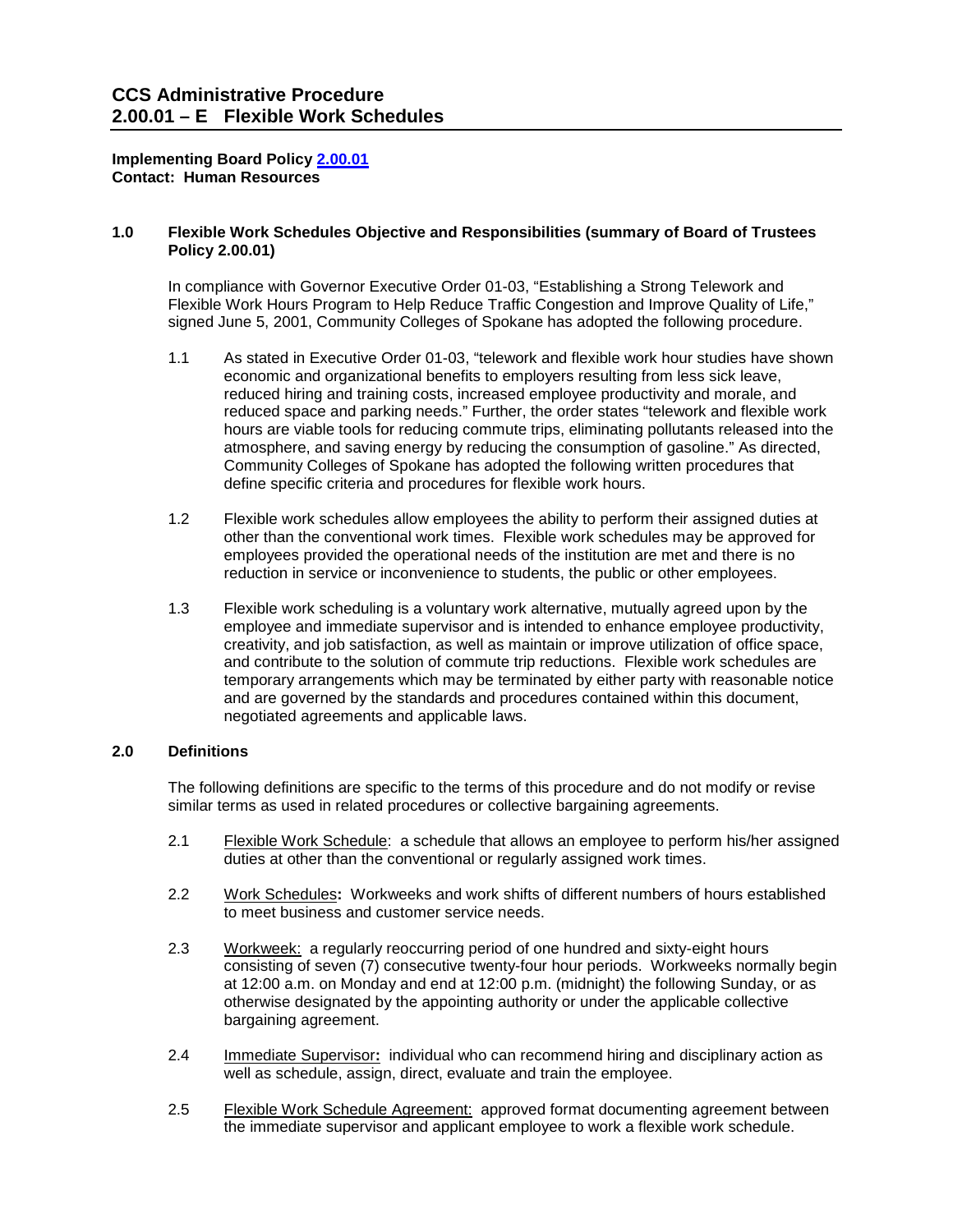2.6 Fulltime Employee: an employee assigned to an on-going, budgeted position with expectation of continuation and rights granted under statute or contract. Exempted from this definition are at-will, temporary, in-training and/or project appointment positions.

## **3.0 Work Schedule Designations**

- combination as a flexible work schedule, as follows: 3.1 CCS recognizes three (3) designated work schedules, which may be used in part or in
	- combination as a flexible work schedule, as follows:<br>3.1.1 **Regular Work Schedule:** for overtime eligible employees the regular work schedule will not be more than forty (40) hours in a workweek, with two (2) consecutive days off and starting and ending times as determined by the requirements of the position and CCS. The immediate supervisor may adjust the regular work schedule with prior notice to the employee.
	- 3.1.2 **Alternate Work Schedule**: Workweeks and work shifts of different numbers of convenience may require positions that are normally designated a regular work schedule to work an alternate forty (40) hour work schedule, including flexible hours may be established for overtime eligible employees by CCS in order to meet business and student service needs, as long as the alternate work schedules meet federal and state law. Operational necessity or employee schedule under this procedure.
	- their responsibilities. 3.1.3 **Overtime Exempt Work Schedule**: Overtime exempt employees are expected to work as many hours as necessary to accomplish their assignments or fulfill
		- 3.1.3.1 Full-time, overtime-exempt academic employees are expected to work a minimum of thirty-five (35) hours in a workweek and part-time academic employees are expected to work proportionate hours.
		- 3.1.3.2 Full-time, overtime-exempt non-academic employees are expected to work a minimum of forty (40) hours in a workweek and part-time exempt employees are expected to work proportionate hours.
		- as necessary to provide the services for which they are hired to perform. the objectives of CCS, not the hours needed to do so. 3.1.3.3 Excepted work schedules are not covered by federal or state overtime laws. Overtime exempt employees are expected to work as many hours These employees are accountable for their work product and for meeting

#### **4.0 Eligibility**

All employees of CCS are eligible to work a flexible work schedule subject to restrictions or requirements outlined in section 5.0 below.

#### **5.0 Flexible Work Schedule Restrictions**

The employee and the employee's immediate supervisor must complete a formal 'Flexible Work Schedule Application' and gain approval by the appropriate authority before any flexible schedule arrangement can begin. The agreement shall abide by the following guidelines:

- 5.1 The employee and the employee's position must fit the guidelines in the eligibility section above.
- 5.2 The employee's total weekly work hours must remain the same during a flexible work hours per week on a regular schedule, must work forty hours per week on a flexible work schedule as during the regular work schedule. For example, an employee working forty schedule.
- 5.3 Approval of the flextime arrangement shall not have a negative impact on any of the following: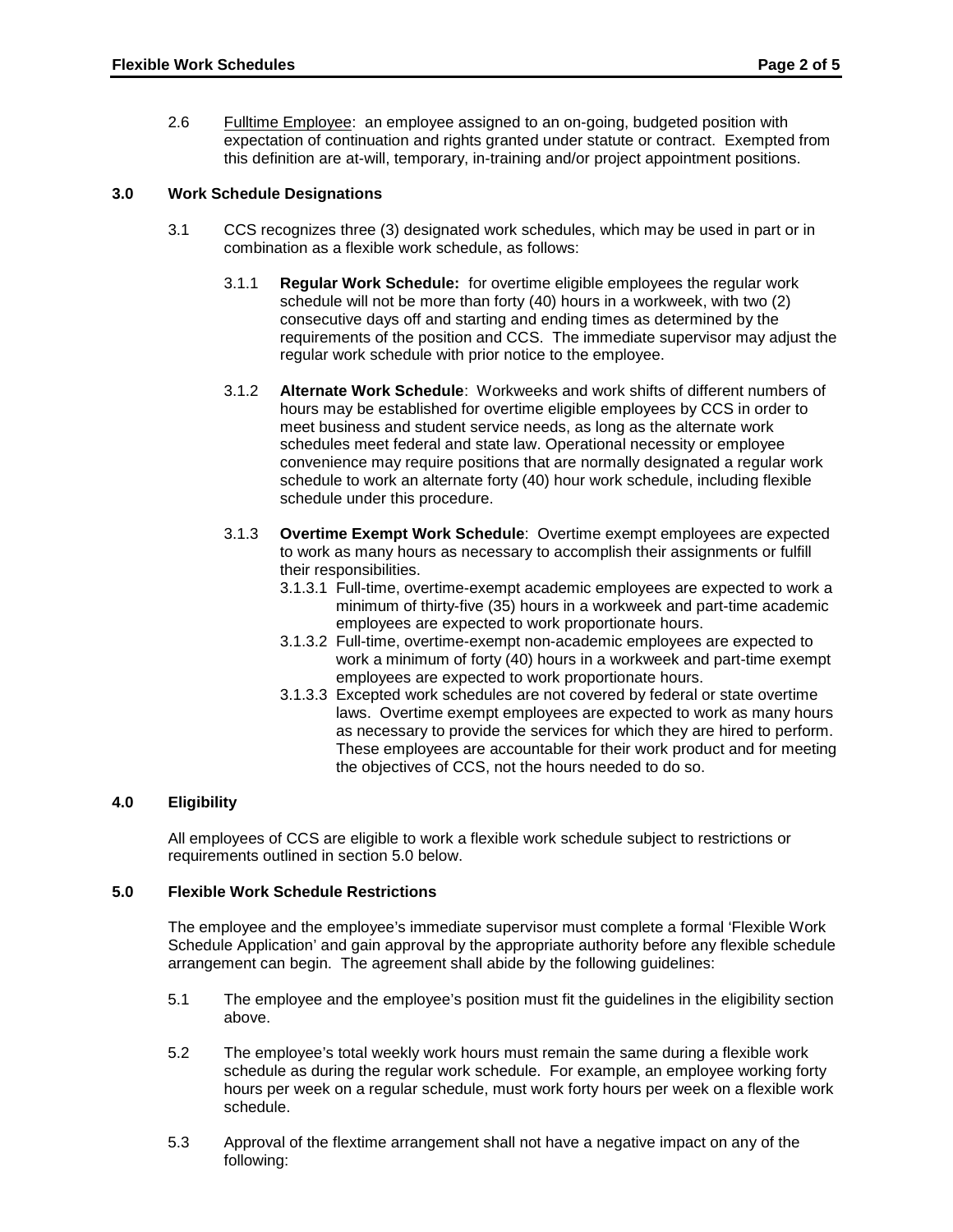- 5.3.1 the employee's or another employee's performance
- 5.3.2 student and/or customer service<br>5.3.3 inter-departmental communication
- inter-departmental communications
- 5.3.4 the efficiency or effectiveness of work coordination between interdependent work units
- 5.4 The employee must have passed any applicable probationary or trial service period and displayed satisfactory job performance over the past two years.
- 5.5 Total weekly work hours must be performed during the applicable work week.
- 5.6 The employee and the employee's supervisor must complete a formal "Flexible Work Schedule Application," which must be approved by the appropriate authority and Chief Administration Officer. The application should specifically address the following issues: 5.6.1 duration of the flexible work schedule
	-
	- 5.6.2 specific hours of work by day<br>5.6.3 beginning and end times for e beginning and end times for each work day
	- 5.6.4the benefits of the flexible work schedule
- 5.7 The schedule should be the same week-to-week during the requested period. If the employee wants to change a flexible work schedule, a new request must be made.
- 5.8 A flexible work schedule cannot create instances of overtime, shift differential or call back.
- 5.9 A flexible work schedule cannot be used to take away the opportunity for overtime or shift differential pay.
- 5.10 A flexible work schedule shall not include permanently assigned hours away from the employee's normal work place (see [Administrative Procedure 2.00.01-C\)](https://shared.spokane.edu/ccsglobal/media/Global/PDFs/District/Policies/CH2/2.00.00_PersAdmin/2-00-01C_Telecommuting.pdf).
- 5.11 Flexible work schedules must meet the needs of the individual department. The selection of employees for flexible work schedules must take into account such issues as fellow employee's health and safety consequences, equity, benefit issues, collective bargaining agreements (if applicable), performance issues and productivity.
- 5.12 Flexible schedules are subject to modification and/or interruption with reasonable notice for reasons including, but not limited to operational necessities, co-worker illnesses, vacations, training, etc.
- 5.13 Flexible schedule agreements shall not exceed one-year in duration and must provide specific time intervals for meetings and communications with the employee's supervisor, co-workers, students, and other constituents as appropriate. CCS's business and operational needs takes precedence over flexible scheduling and may justify termination of the agreement.
- 5.14 A copy of the approved application will be kept on file with the immediate supervisor, and the original will be filed at Human Resources.

## **6.0 Flexible Work Schedule Application**

 6.1 The employee and immediate supervisor must fill out a "Flexible Work Schedule Application" at least thirty (30) calendar days prior to the effective date of the proposed work schedule change. The appointing authority must approve and send the "Flexible Work Schedule Application" to the Chief Administration Officer at least twenty-one (21) calendar days prior to the effective date of the flexible work schedule. The HR Office will verify that the work schedule meets the requirements of section 5.0 above.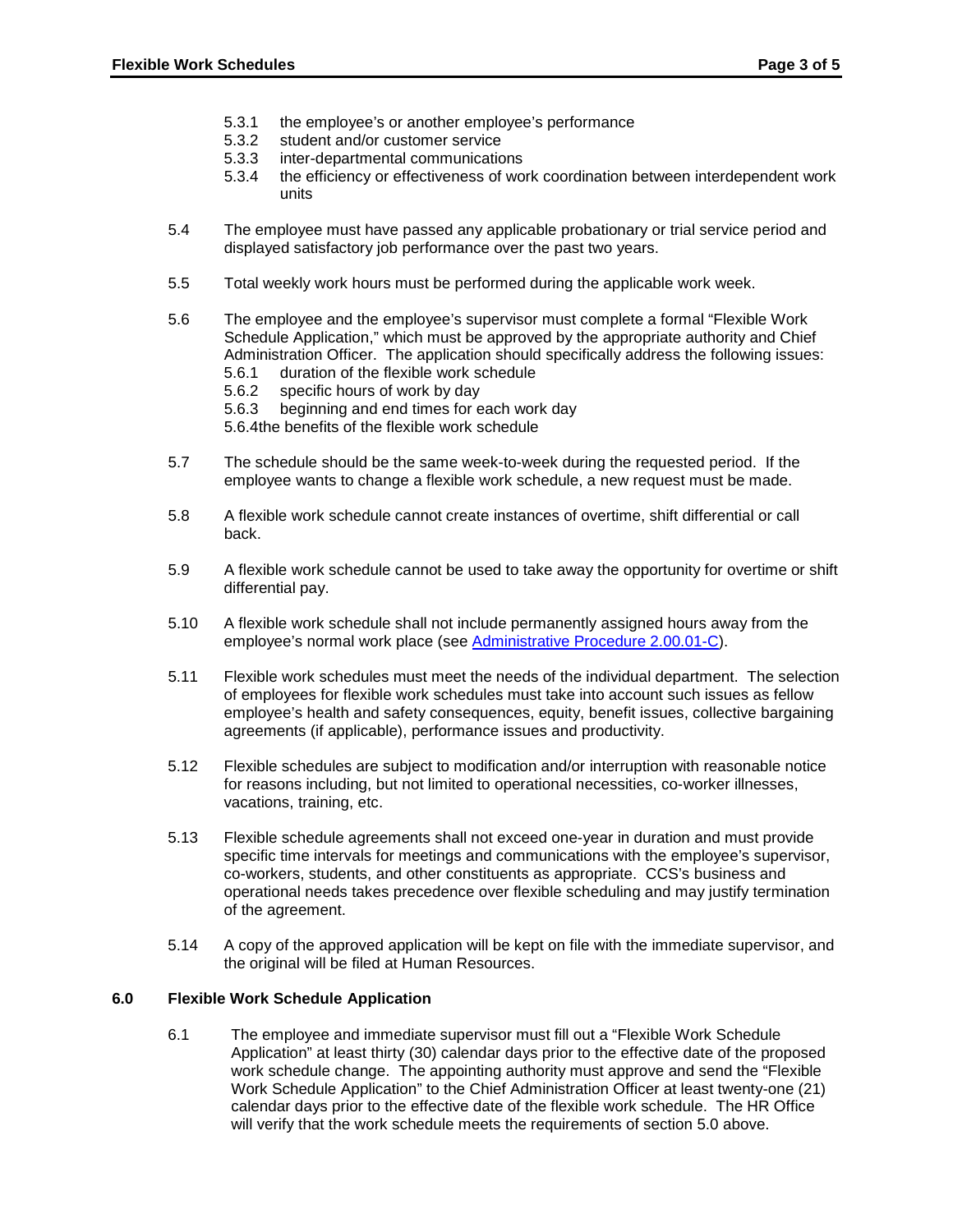- send a copy of approved application to the immediate supervisor, who will share the 6.2 After verifying all flexible work schedule guidelines have been met, the HR Office will approval with the employee.
- bargaining agreements, Human Resources will notify the appointing authority and immediate supervisor why the flexible work schedule cannot be implemented. The notification will be made at least seven (7) calendar days prior to the effective date of the requested flexible work schedule. The immediate supervisor will notify the employee. 6.3 In the event the appointing authority and immediate supervisor approve a flexible work schedule that does not comply with all applicable regulations and/or collective

# **7.0 Time Reporting**

- 7.1 Vacation, sick leave, personal leave and comp time must be reported according the employee's assigned work schedule. For example, an employee with a ten (10) hour per day schedule who takes one day of vacation must report ten (10) hours vacation time taken.
- 7.2 Overtime will be accounted for and compensated according to WAC 357-28 and any applicable collective bargaining agreement.

# **8.0 Termination of Agreement:**

- Flexible Work Schedule Agreements are for mutual benefit and not an employee right. 8.1 Flexible Work Schedule Agreements are for mutual benefit and not an employee right.<br>No flextime agreement will be approved beyond twelve (12) months, although must meet the operational needs of CCS and failure of an agreement to meet operational subsequent agreements can be reached for subsequent periods. Flextime agreements needs shall be grounds for immediate termination of the agreement. Further, the agreement may be terminated by either the employee or the immediate supervisor for any reason upon reasonable notice to the other party and without right to review or appeal.
- implementation of flexible work schedules. CCS will periodically evaluate and if deemed 8.2 CCS will use a fair and consistent process for determining which applications for flextime are approved. CCS Human Resources Office will provide consultation for the proper appropriate, will make necessary changes to the flextime program.

 **Cabinet approval:** June 2005} **Originated:** June 2005; Revised October 2008